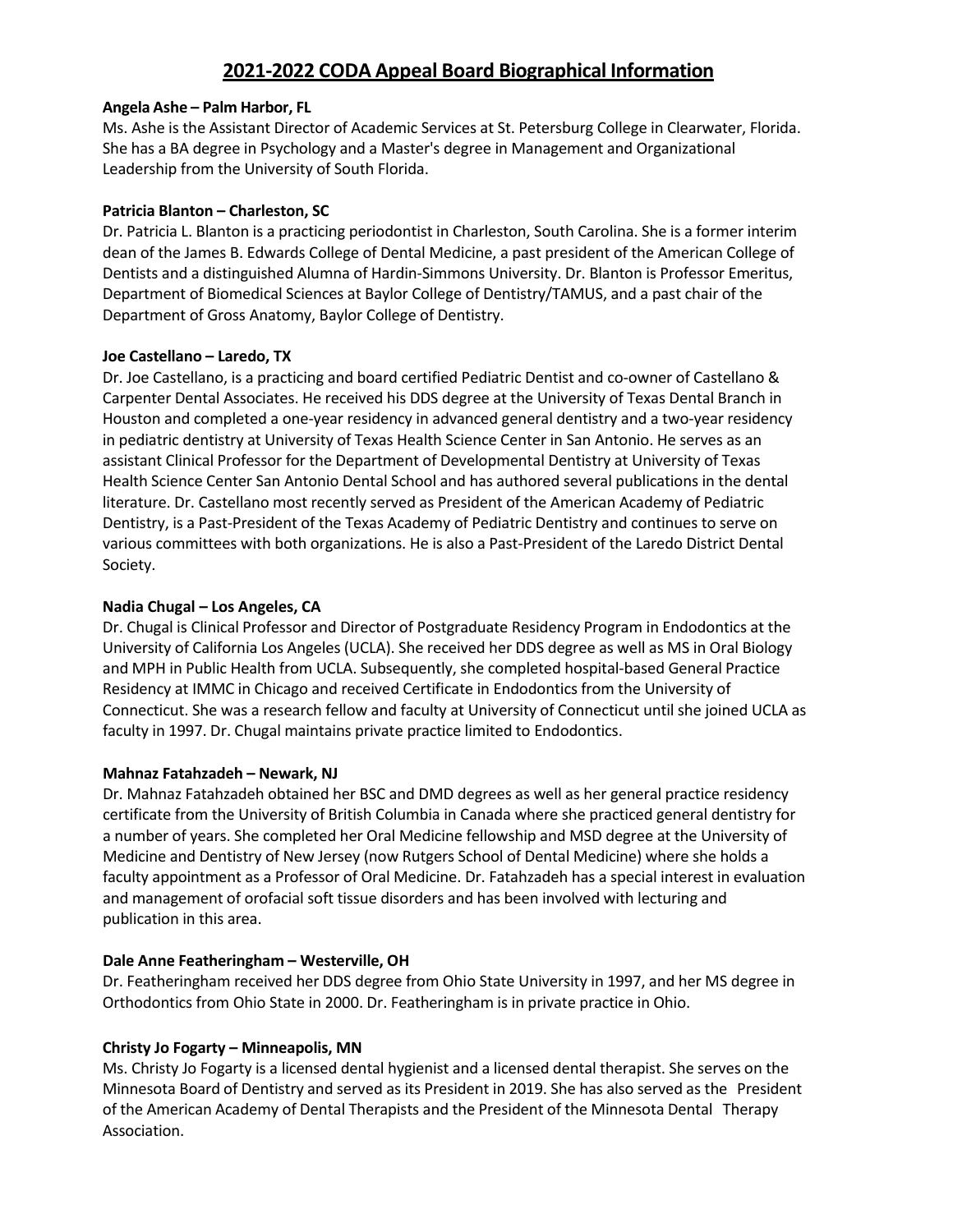#### **Carmella Hanley – Buffalo, NY**

Ms. Hanley received her education in the early 1970's and has spent the majority of her professional life in education. She states that she has seen many changes in dentistry since she received her education and has had the opportunity to see many advancements in and changes to the dental industry.

## **Catherine Hayes – Newton Upper Falls, MA**

Dr. Catherine Hayes serves as the Dental Director at MassHealth and Director of Dental Services, Division of Commonwealth Medicine at the University of Massachusetts Chan Medical School. She received her DMD from Tufts University and completed a General Practice Residency at Brigham and Women's Hospital. She received both Master's and Doctoral degrees in Epidemiology from Harvard University where she also completed a dental public health residency. Dr. Hayes is a diplomate of the American Board of Dental Public Health and is a Past President on the same board.

### **Kristin Hofer – Callicoon, NY**

Ms. Kristin Hofer is a U.S. Navy veteran (1988-1996). After leaving the Navy, she earned her AAS degree in Dental Hygiene from Broome Community College in Binghamton, NY. In 2008, she earned her Bachelor's degree in Dental Hygiene from the University of Bridgeport Fones School of Dental Hygiene. She received her Master's degree in Dental Hygiene with a focus in education from the University of Bridgeport in 2015. Also in 2015, she began her teaching career as clinical instructor for New York University as well as for the University of Bridgeport's online BSDH program. Currently, she is a fulltime professor at SUNY Broome Community College and adjunct Professor for UB. She has 17 years of dental hygiene experience.

### **Theresa Maria Hofstede – Houston, TX**

Dr. Hofstede is an associate professor in the section of Oral Oncology and Maxillofacial Prosthodontics, Department of Head and Neck Surgery, at the University of Texas MD Anderson Cancer Center (MDACC). She completed her Doctorate of Dental Surgery and a General Practice Residency at the University of Western Ontario in London, Ontario, Canada. She received her certificate in prosthodontics from the University of Rochester Eastman Dental Center. Dr. Hofstede completed a fellowship in Oral Oncology and Maxillofacial Prosthodontics at MD Anderson. She is currently the director of the fellowship program in Oral Oncology and Maxillofacial Prosthodontics at MDACC.

#### **Ghabi Kaspo – Troy, MI**

Dr. Ghabi Kaspo has been practicing dentistry, primarily in the field of Orofacial Pain Management and TMJ Disorders, for the past 30 years. He received a dental degree and Orthodontics certificate from Damascus University, a DDS from the University of Detroit Mercy, and a certificate of training in TMJ and Orofacial Pain Management from the University of Medicine and Dentistry of New Jersey. He is a diplomate of both the American Board of Orofacial Pain and the American Board of Dental Sleep Medicine. He is a past president of the American Academy of Orofacial Pain. Dr. Kaspo has authored chapters relating to headaches, sleep disorders and TMD in Fibromyalgia and Cone Beam CT and the Diagnosis of Temporomandibular Joint Diseases.

## **Paul Kasrovi – Berkeley, CA**

Dr. Kasrovi practices Orthodontics in Berkeley and Orinda California. He teaches at the UCSF division of Orthodontics as a Clinical professor and at UOP as an adjunct professor. Dr. Kasrovi currently serves as president of the Edward H Angle Society of Orthodontics, and is past president of the Pacific Coast Society of Orthodontics (PCSO), California Association of Orthodontists (CAO) and the Berkeley Dental Society.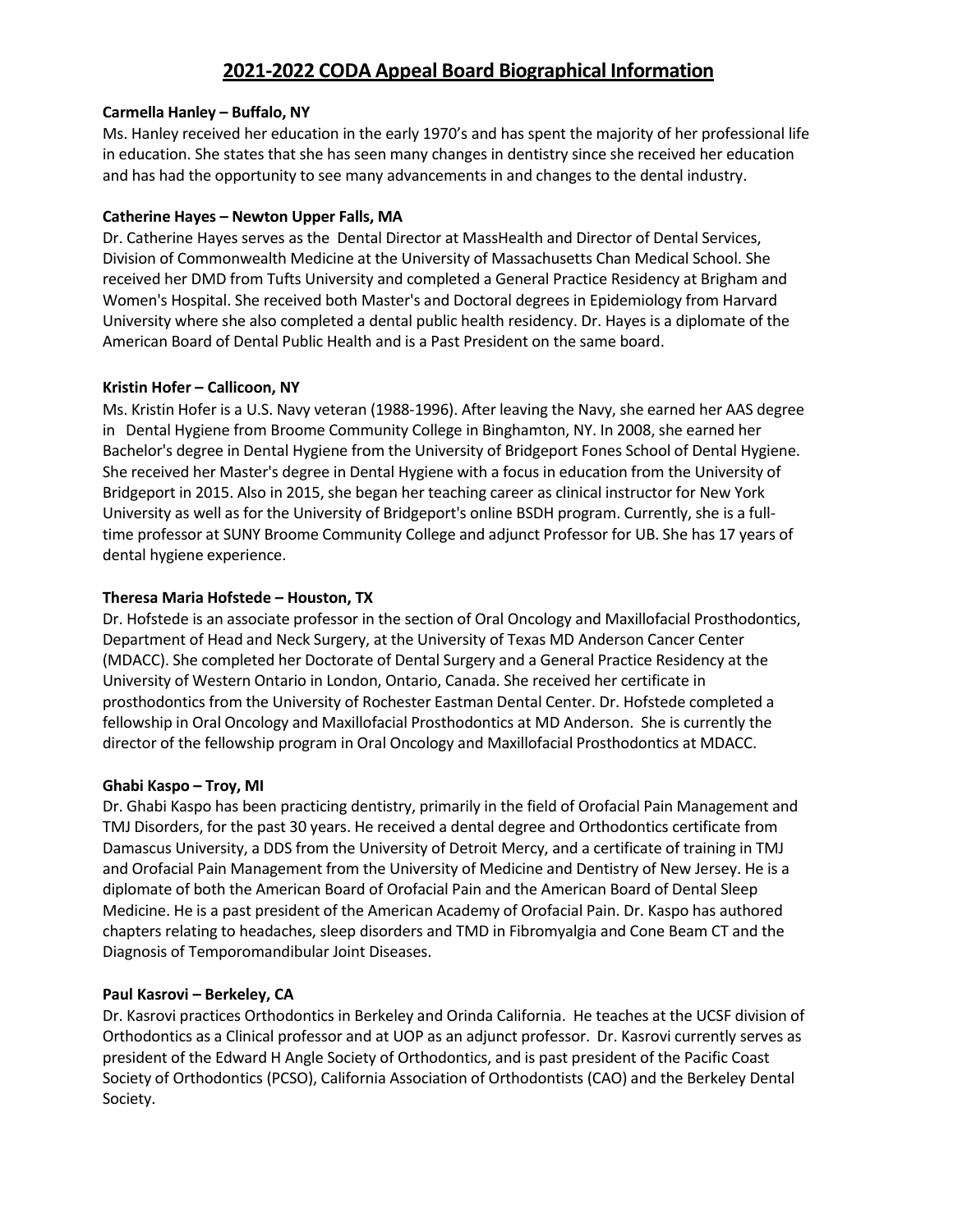#### **Michael Rohrer – Minneapolis, MN**

Dr. Michael Rohrer is Professor Emeritus at the University of Minnesota, and received this DDS degree from the University of Michigan. He served in the U.S. Army Dental Corps during the Vietnam War, practiced dentistry in Michigan, and then received an MS in Oral Pathology from the University of Michigan. He was on the faculty at the University of Oklahoma for 22 years, serving as Professor, Associate Dean for Administration and Associate Dean for Research. He then served as Director of Oral and Maxillofacial Pathology at the University of Minnesota for 17 years

### **Paul Tiwana – Oklahoma City, OK**

Dr. Tiwana is the Reichmann Professor and Chairman of the Department of Oral and Maxillofacial Surgery in the College of Dentistry at the University of Oklahoma, where he is also appointed as a Professor of Surgery in the College of Medicine. Educated in both dentistry (Northwestern University) and medicine (University of North Carolina at Chapel Hill), Dr. Tiwana completed his residency in Oral and Maxillofacial Surgery and internship in General Surgery at the University of North Carolina Hospitals.

#### **James Tom – Los Angeles, CA**

Dr. Tom is currently a Clinical Associate Professor at the Herman Ostrow School of Dentistry of the University of Southern California and serves as Chair of the Department of Anesthesiology and Emergency Medicine. He is appointed as the dental representative for USC's University Clinical Services Peer Review subcommittee where, along with clinical sedation and dental anesthesiology activities, he provides pre-doctoral and post-doctoral course direction in anesthesiology, pain control, pharmacology, and medical emergency response in the context of dental settings. Dr. Tom is Assistant Editor for the journal "Anesthesia Progress," and represented the ADA as an author in the ASA Guidelines on Moderate Procedural Sedation and Analgesia, 2018. Dr. Tom is past-president of the American Society of Dentist Anesthesiologists.

#### **Rutvi Vyas – Gainesville, FL**

Dr. Vyas is Clinical Assistant Professor of Oral and Maxillofacial Radiology at the University of Florida-College of Dentistry. She completed her Undergraduate Dental Degree from Rajiv Gandhi University. holds a Master's degree from Rutgers School of Dental Medicine, and received her Oral and Maxillofacial Radiology residency training from University of Connecticut. Dr. Vyas is currently Course Director of clinical radiology courses for undergraduate dental students.

#### **Timothy Walsh – Berwyn, IL**

Dr. Timothy Walsh graduated from Loyola Dental School in 1979, and completed a Periodontics residency in 1981 at the University of Illinois. He has been in private practice in Berwyn and Westmont, IL, since 1981.

#### **Wendy Woodall – El Paso, TX**

Dr. Wendy Woodall is a graduate of the University Of Texas Health Sciences Center at San Antonio. She is a Master of the Academy of General Dentistry; and a Fellow of the International Congress of Oral Implantologists, the American College of Dentistry, the Academy of General Dentistry, and Pierre Fauchard Academy. She serves as Professor, Manager of the biomedical faculty, and Associate Dean for Academic Affairs at the Woody L. Hunt School of Dental Medicine. Dr. Woodall is an active member of organized dentistry, serving as president of the 4th district region and in peer review of Texas. She has been a peer reviewer as a dental board investigator for Nevada and as examiner for the Western Regional Examining Board (WREB), the Commission on Dental Competency Assessments (CDCA), as Council of Faculties representative to ADEA, and various institutional professional and academic committees and counsels. Dr. Woodall has conducted epidemiologic research, given presentations, and authored publications on curriculum, learning and electronic data.